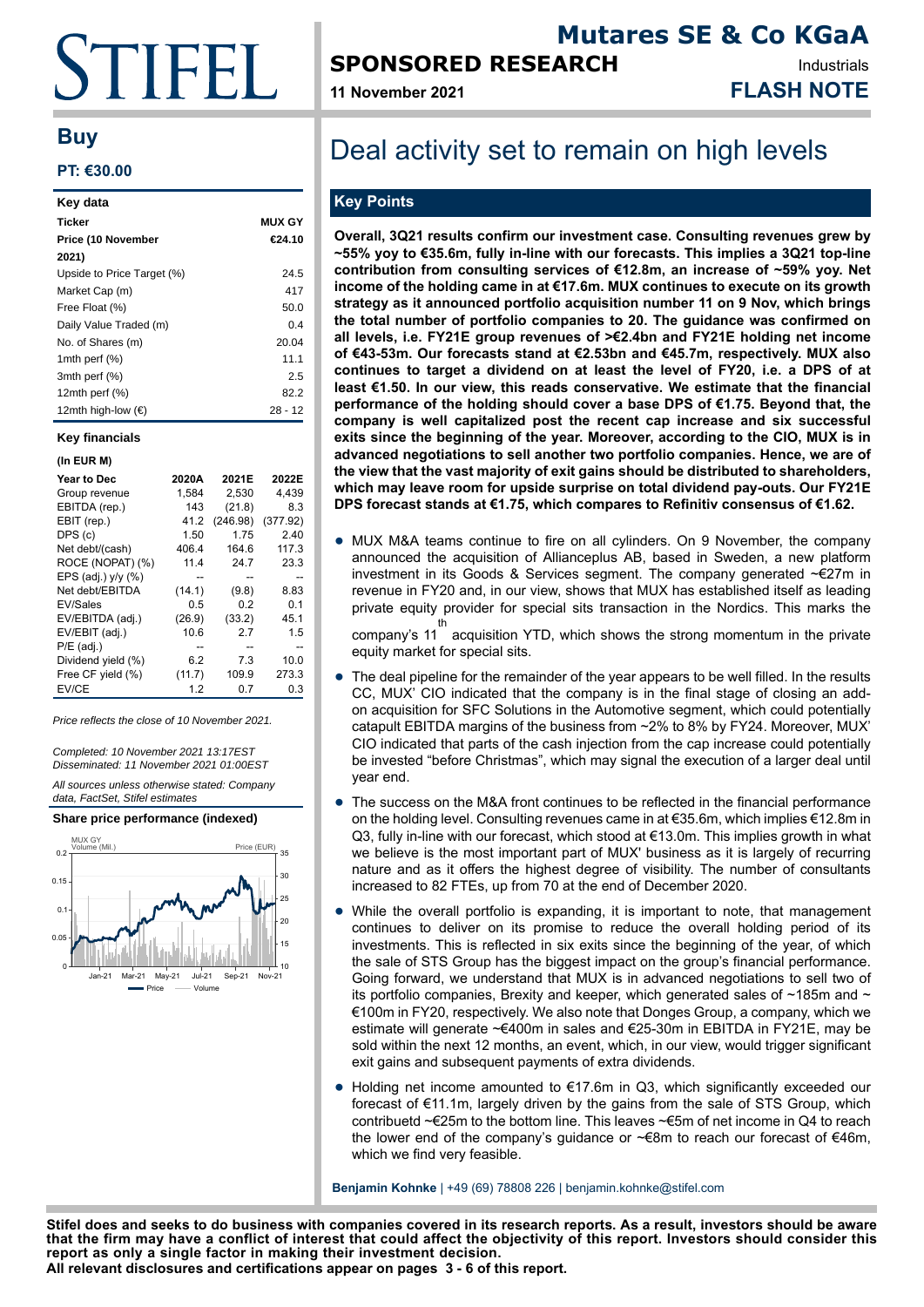## **Company Snapshot**

#### **Investment case summary**

The Mutares equity story is based on the company's transformation from an investment holding to a private equity firm in the niche area of special situations. As a result, earnings streams should become much more transparent and, as such, easier to value for analysts and investors alike. Moreover, management decided to leverage MUX's strong market position by targeting larger acquisitions. Consequently, we expect a continued rerating of the shares over the next 12 months. Recurring revenue from consulting services to and dividends from its portfolio companies should cover management's ambitions for attractive dividend payouts to shareholders. Mutares also plans to reduce significantly the holding period of portfolio companies. Hence, a higher exit frequency over the next few years should not only strengthen investor trust in the quality of the portfolio companies, but also result in potential performance dividends.

#### **Target price methodology**

Mutares has decided to provide more transparency on the revenue and profit streams at the holding level, which form the basis for our valuation framework. We also take into account that management is highly committed to dividend payments. Our financial forecasts therefore flow into a private equity peer group analysis (FY22E P/E target multiple of 14x, applying a 15% discount to the median P/E peer group multiple to reflect differences in the business model) as well as a dividend discount model (DDM). The average of the two implied equity values, results in our price target of €30.00.

#### **Risk to our valuation and rating**

While a larger portfolio is the prerequisite for growth, it will naturally be more complex to manage. This requires more investment professionals, consultants and, as a consequence, higher fixed costs. We could argue that Mutares's holdings are in a restructuring mode for a reason and a longer-than-expected optimisation phase would postpone dividend income. In some cases, the turnaround does not materialise and potentially results in insolvency procedures. This would naturally lead to either a low or even negative selling price, or trigger a costly liquidation process. That said, we note that Mutares has a strong track record since inception and, in addition, has baked in such, probability-weighted, scenarios in its financial guidance.

#### **Key dates**

● FY21 results: March / Feb 2022

#### **Company description**

Mutares is a leading private equity company with a focus on special situations, headquartered in Munich, Germany. It was founded in 2008 and went public in the same year. It is listed in the PRIME standard segment of the Frankfurt stock exchange.

#### **Key products, clients and end markets**

Mutares's investments are focused on medium-sized companies located throughout continental Europe. Management claims to have a particular expertise in investing in and managing special situations or turnaround cases, facilitated by its ~100 consultants FTEs. With offices in Munich, Frankfurt am Main, Vienna, Paris, Madrid, Milan, Stockholm, Helsinki, as well as London, and investment activities in Europe, North Africa, North and South America and Asia, Mutares has a global footprint. The current portfolio comprises more than 20 equity investments. The firm focuses on companies that operate in the sectors of automotive, engineering or goods & services.

#### **Key shareholders**

- Robin Laik (founder and CEO): 29%
- Mutares management: 11%
- Treasury shares: 3%

#### **Senior management**

- Robin Laik: CEO
- Johannes Laumann: CIO
- Mark Friedrich: CFO
- Dr. Kristian Schleede is CRO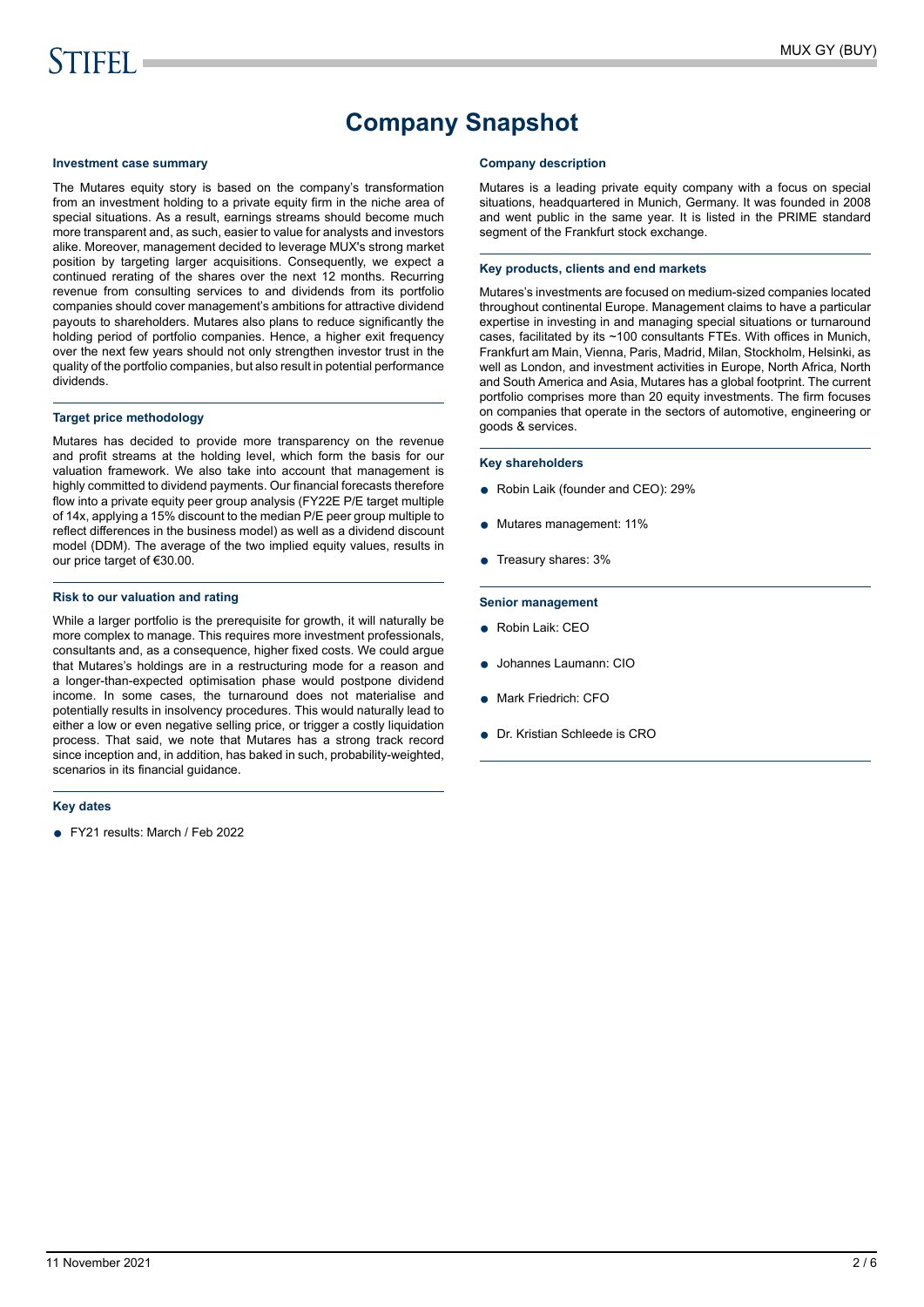## **Important Disclosures and Certifications**

**I, Benjamin Kohnke, certify that the views expressed in this research report accurately reflect my personal views about the subject securities or issuers; and I, Benjamin Kohnke, certify that no part of my compensation was, is, or will be directly or indirectly related to the specific recommendations or views contained in this research report.**

**Our European Policy for Managing Research Conflicts of Interest is available at [www.stifel.com/institutional/](https://www.stifel.com/institutional/ImportantDisclosures) [ImportandDisclosures.](https://www.stifel.com/institutional/ImportantDisclosures)**

*Completed: 10 November 2021 13:17EST Disseminated: 11 November 2021 01:00EST*

**Mutares SE & Co KGaA (MUX GY) as of November 09, 2021 (in EUR)**



\*Represents the value(s) that changed.

Buy=B; Hold=H; Sell=S; Discontinued=D; Suspended=SU; Discontinued=D; Initiation=I

#### For a price chart with our ratings and any applicable target price changes for MUX GY go to <http://stifel2.bluematrix.com/sellside/Disclosures.action?ticker=MUX GY>

Stifel is party to an agreement with Mutares SE & Co KGaA relating to the production of the research (this includes agreements concerning the production of company sponsored research).

Mutares SE & Co KGaA is a client of Stifel or an affiliate was a client of Stifel or an affiliate within the past 12 months.

Stifel or an affiliate expects to receive or intends to seek compensation for investment banking services from Mutares SE & Co KGaA in the next 3 months.

Stifel or an affiliate is a market maker or liquidity provider in the securities of Mutares SE & Co KGaA.

Mutares SE & Co KGaA is provided with non-investment banking, securities related services by Stifel or an affiliate or was provided with non-investment banking, securities related services by Stifel or an affiliate within the past 12 months.

The research analyst(s) responsible for the preparation of this report viewed the material operations of Mutares SE & Co KGaA.

Stifel or an affiliate has received compensation for non-investment banking, securities related services from Mutares SE & Co KGaA in the past 12 months.

The equity research analyst(s) responsible for the preparation of this report receive(s) compensation based on various factors, including Stifel's overall revenue, which includes investment banking revenue.

#### **Investment Rating System**

Our investment rating system is defined as follows:

**Buy** - We expect a total return of greater than 10% over the next 12 months with total return equal to the percentage price change plus dividend yield.

**Speculative Buy**<sup>1</sup> - We expect a total return of greater than 30% over the next 12 months, with total return equal to the percentage price change plus dividend yield, accompanied by substantially higher than normal risk including the possibility of a binary outcome.

**Hold** - We expect a total return between -5% and 10% over the next 12 months with total return equal to the percentage price change plus dividend yield.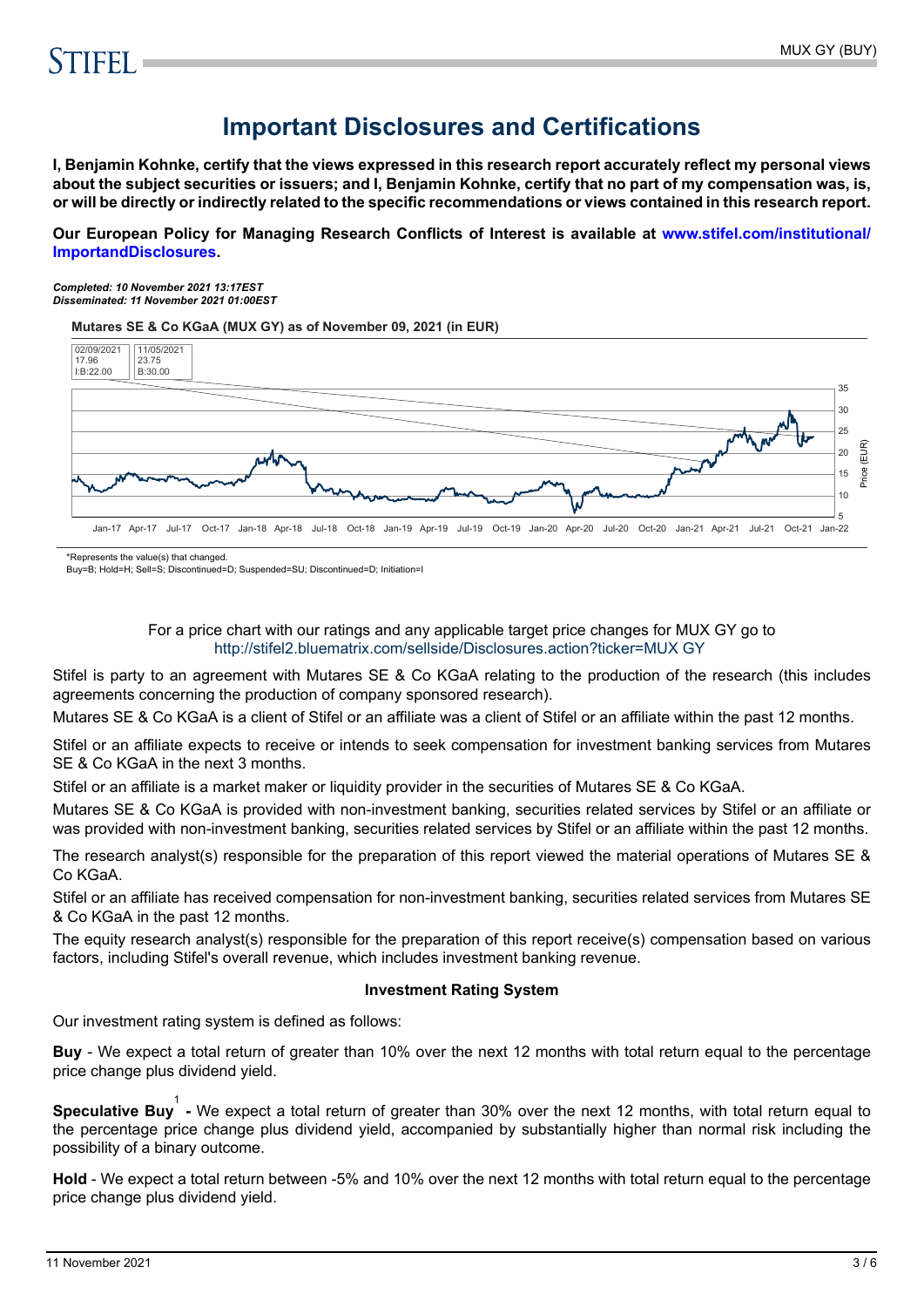## **STIFFI**

**Sell** - We expect a total return below -5% over the next 12 months with total return equal to the percentage price change plus dividend yield.

Occasionally, we use the ancillary rating of **Suspended (SU)** to indicate a long-term suspension in rating and/or target price, and/or coverage due to applicable regulations or Stifel policies. Alternatively, **Suspended** may indicate the analyst is unable to determine a "reasonable basis" for rating/target price or estimates due to lack of publicly available information or the inability to quantify the publicly available information provided by the company and it is unknown when the outlook will be clarified. **Suspended** may also be used when an analyst has left the firm.

 $1$  This rating is only utilised by Stifel Canada.

Of the securities we rate, 55% are rated Buy, 1% are rated Speculative Buy, 26% are rated Hold, 2% are rated Sell and 16% are rated Suspended.

Within the last 12 months, Stifel or an affiliate has provided investment banking services for 17%, 18%, 12% and 22% of the companies whose shares are rated Buy (includes Speculative Buy), Hold, Sell and Suspended respectively.

Within the last 12 months, Stifel or an affiliate has provided material services for 40%, 64%, 19%, 29% and 16% of the companies whose shares are rated Buy, Speculative Buy, Hold, Sell and Suspended respectively.

#### **Additional Disclosures**

Please visit the Research Page at www.stifel.com for the current research disclosures and respective target price methodology applicable to the companies mentioned in this publication that are within the Stifel coverage universe. For a discussion of risks and changes to target price including basis of valuation or methodology please see our stand-alone company reports and notes for all stocks.

The information contained herein has been prepared from sources believed to be reliable but is not guaranteed by us and is not a complete summary or statement of all available data, nor is it considered an offer to buy or sell any securities referred to herein. Opinions expressed are as of the date of this publication and are subject to change without notice. These opinions do not constitute a personal recommendation and do not take into account the particular investment objectives, financial situation or needs of individual investors. Employees of Stifel, or its affiliates may, at times, release written or oral commentary, technical analysis or trading strategies that differ from the opinions expressed within. Stifel or any of its affiliates may have positions in the securities mentioned and may make purchases or sales of such securities from time to time in the open market or otherwise and may sell to or buy from customers such securities on a principal basis; such transactions may be contrary to recommendations in this report. Past performance should not and cannot be viewed as an indicator of future performance. Unless otherwise noted, the financial instruments mentioned in this report are priced as of market close on the previous trading day and presumed performance is calculated always over the next 12 months.

As a multi-disciplined financial services firm, Stifel regularly seeks investment banking assignments and compensation from issuers for services including, but not limited to, acting as an underwriter in an offering or financial advisor in a merger or acquisition, or serving as a placement agent in private transactions.

### **Affiliate Disclosures**

References to "**Stifel**" (collectively "Stifel") refer to SFC and other associated affiliated subsidiaries including (i) Stifel, Nicolaus & Company, Incorporated ("**SNC**"); (ii) Keefe, Bruyette & Woods, Incorporated ("**KBWI**''), which are both U.S. broker-dealers registered with the United States Securities and Exchange Commission ("**SEC**") and members of the Financial Industry National Regulatory Authority ("**FINRA**"), respectively; (iii) Stifel Nicolaus Canada, Incorporated. ("**Stifel Canada**"), which is authorised and regulated by Investment Industry Regulatory Organization of Canada ("**IIROC**"), and also trades under the names "**Stifel GMP**" and/or "**Stifel FirstEnergy**"; (iv) Stifel Nicolaus Europe Limited ("**SNEL**"), which is authorised and regulated by the Financial Conduct Authority ("**FCA**") (FRN 190412) and is a member of the London Stock Exchange and also trades under the name Keefe, Bruyette & Woods Europe ("**KBW Europe**"); and (v) Stifel Europe Bank AG ("**SEBA**"), which is regulated by the German Federal Financial Supervisory Authority (Bundesanstalt für Finanzdienstleistungsaufsicht; "BaFin") and is a member of Deutsche Boerse and SIX Swiss Exchange and (vi) Stifel Schweiz AG ("**STSA**"), which is representative of SEBA in Switzerland and regulated by the Eidgenössische Finanzmarktaufsicht ("**FINMA**"). SNEL, SEBA and STSA are collectively referred to as **Stifel Europe**.

**Registration of non-US Analysts:** Any non-US research analyst employed by Stifel contributing to this report is not registered/qualified as a research analyst with FINRA and is not an associated person of the US broker-dealer and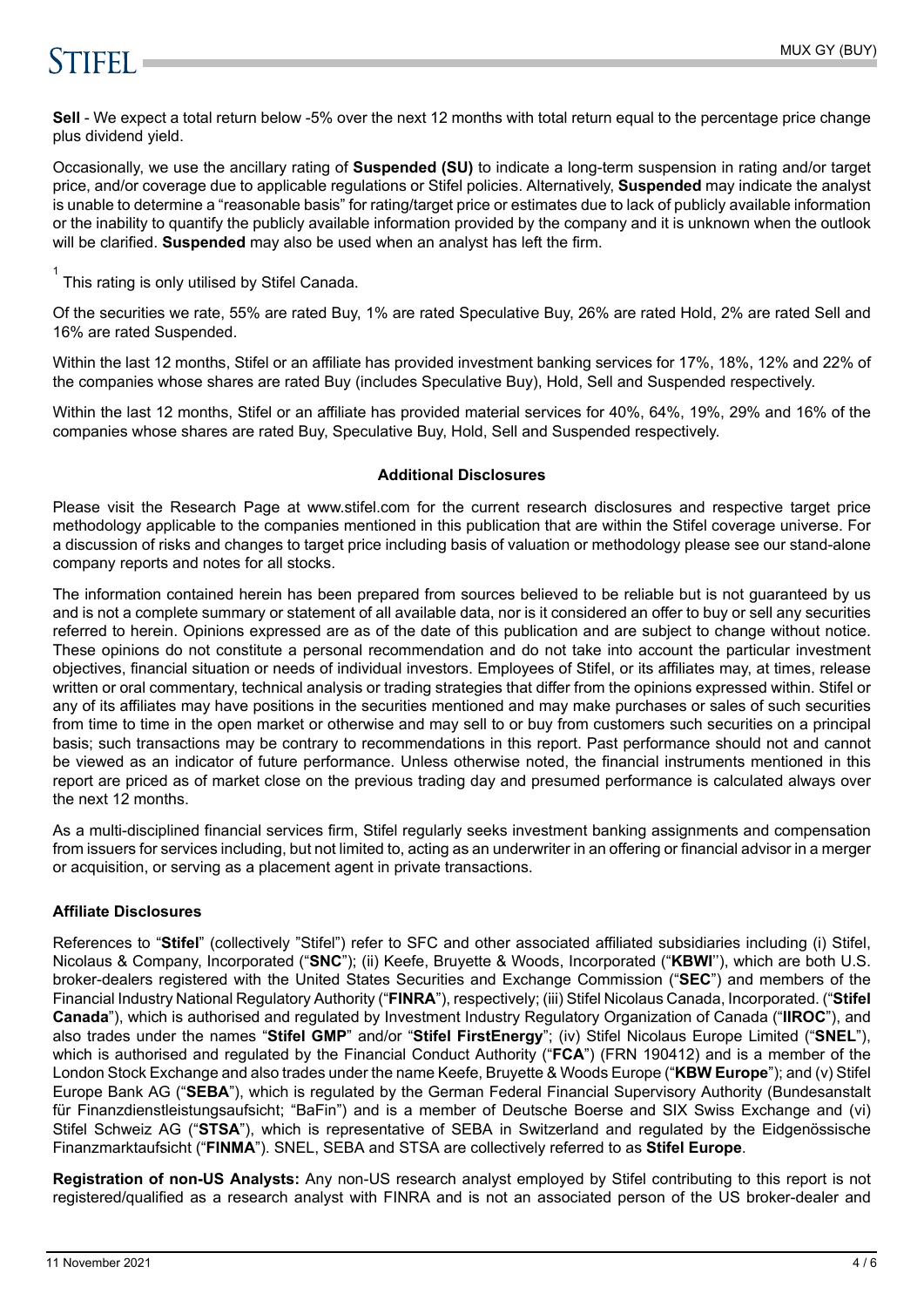## **STIFFLE**

therefore may not be subject to FINRA Rule 2241 restrictions on communications with a subject company, public appearances, and trading securities held by a research analyst account.

**Global Research Notes:** Stifel Global Research (Cross-Border Research) notes are intended for use only by Institutional or Professional Clients. Research analysts contributing content to these reports are subject to different regulatory requirements based on the jurisdiction in which they operate. Clients seeking additional information should contact the Stifel entity through which they conduct business.

**SEBA & STSA Sponsored research:** At SEBA & STSA, analysts may produce issuer paid research ('sponsored research'). This research is produced by analysts in accordance with local regulatory requirements relating to such research. In certain jurisdictions, this issuer paid research may be deemed to be independent research albeit not produced to the same conflicts of interest standards required by all jurisdictions for independent research. Where research has been paid for by an issuer, this will be clearly labelled. Please see our [European Policy for Managing Research Conflicts](https://www.stifel.com/institutional/ImportantDisclosures) [of Interest](https://www.stifel.com/institutional/ImportantDisclosures) for additional information.

#### **Country Specific and Jurisdictional Disclosures**

**United States:** Research produced and distributed by Stifel Europe is distributed by Stifel Europe to "Major US Institutional Investors" as defined in Rule 15a-6 under the US Securities Exchange Act of 1934, as amended. SNC may also distribute research prepared by Stifel Europe directly to US clients, including US clients that are not Major US Institutional Investors. In these instances, SNC accepts responsibility for the content. Stifel Europe is a non-US brokerdealer and accordingly, any transaction by a US client in the securities discussed in the document must be effected by SNC. US clients wishing to place an order should contact their SNC representative.

**UK:** This report is distributed in the UK by SNEL, which is authorised and regulated by the Financial Conduct Authority (FCA). In these instances, SNEL accepts responsibility for the content. Research produced by Stifel Europe is not intended for use by and should not be made available to retail clients as defined by the FCA.

**European Economic Area (EEA)**: This report is distributed in the EEA by SEBA, which is authorized and regulated by the German Federal Financial Supervisory Authority (Bundesanstalt für Finanzdienstleistungsaufsicht; "BaFin"), In these instances, SEBA accepts responsibility for the content. Research produced by Stifel Europe is not intended for use by and should not be made available to retail clients as defined under MiFID II.

The complete preceding 12-month recommendations history related to recommendation(s) in this research report is available at https://stifel2.bluematrix.com/sellside/MAR.action

**Australia:** Research produced by Stifel is distributed by SNEL under the Australian Securities and Investments Commission ("ASIC") Class Order [CO 03/1099] exemption from the requirement to hold an Australian Financial Services Licence ("AFSL"). This research may only be distributed to a "Wholesale Client" within the meaning of section 761G of the Corporations Act 2001 (Cth).

**Brunei:** This document has not been delivered to, registered with or approved by the Brunei Darussalam Registrar of Companies, Registrar of International Business Companies, the Brunei Darussalam Ministry of Finance or the Autoriti Monetari Brunei Darussalam. This document and the information contained within will not be registered with any relevant Brunei Authorities under the relevant securities laws of Brunei Darussalam. The interests in the document have not been and will not be offered, transferred, delivered or sold in or from any part of Brunei Darussalam. This document and the information contained within is strictly private and confidential and is being distributed to a limited number of accredited investors, expert investors and institutional investors under the Securities Markets Order, 2013 ("Relevant Persons") upon their request and confirmation that they fully understand that neither the document nor the information contained within have been approved or licensed by or registered with the Brunei Darussalam Registrar of Companies, Registrar of International Business Companies, the Brunei Darussalam Ministry of Finance, the Autoriti Monetari Brunei Darussalam or any other relevant governmental agencies within Brunei Darussalam. This document and the information contained within must not be acted on or relied on by persons who are not Relevant Persons. Any investment or investment activity to which the document or information contained within is only available to, and will be engaged in only with Relevant Persons.

**Canadian Distribution:** Research produced by Stifel Europe is distributed in Canada by SNC in reliance on the international dealer exemption. This material is intended for use only by professional or institutional investors. None of the investments or investment services mentioned or described herein is available to other persons or to anyone in Canada who is not a "permitted client" as defined under applicable Canadian securities laws.

**Republic of South Africa:** Research produced by Stifel is distributed by SNEL to "Clients" as defined in FSCA FAIS Notice 20 of 2018 (the "FAIS Notice") issued by the Financial Services Conduct Authority. Research distributed by SNEL